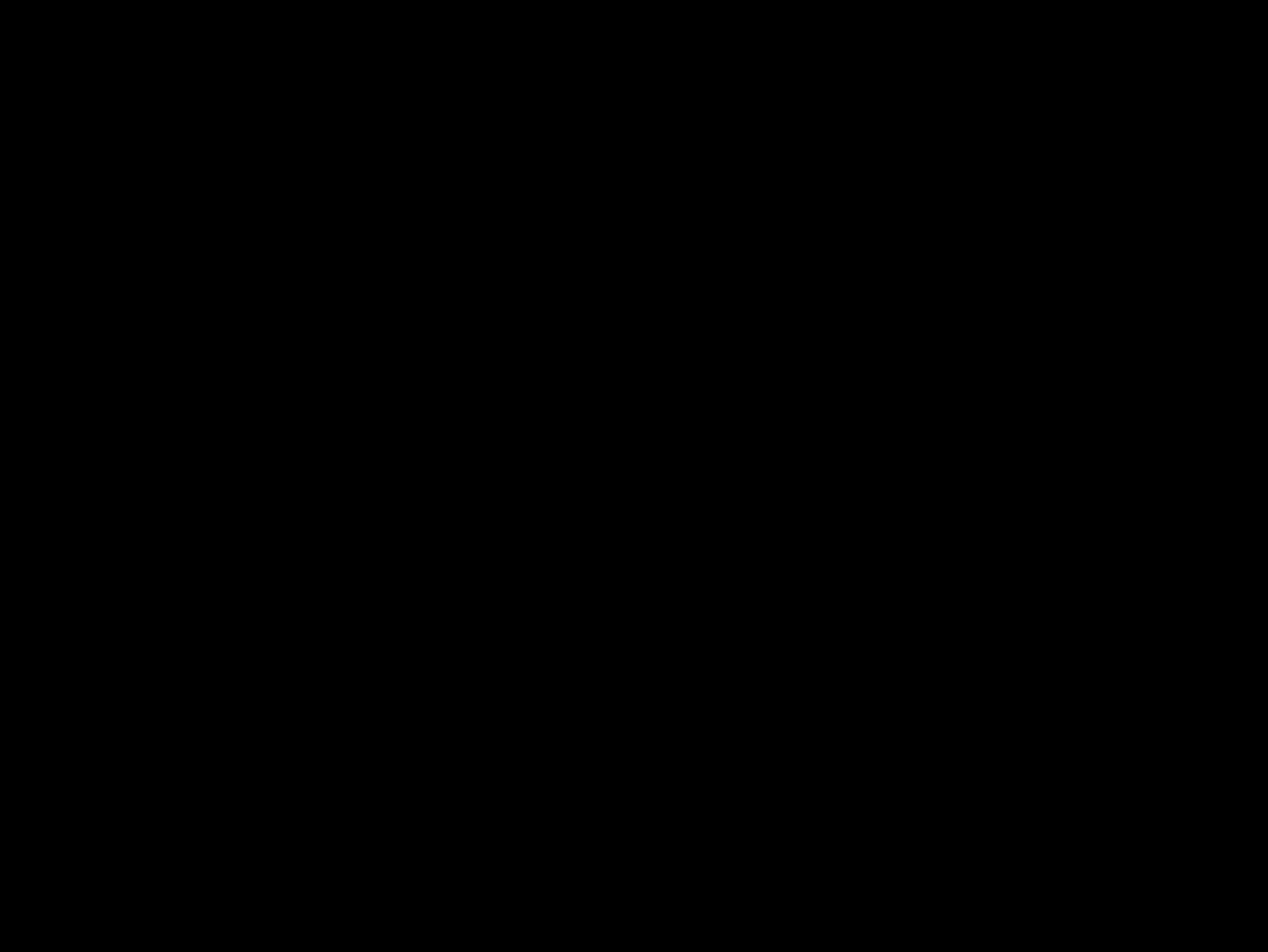## THE BEATITUDES A BLESSED LIFE IN A BROKEN WORLD *GOOD MOURNING*

*MATHEW 5:4*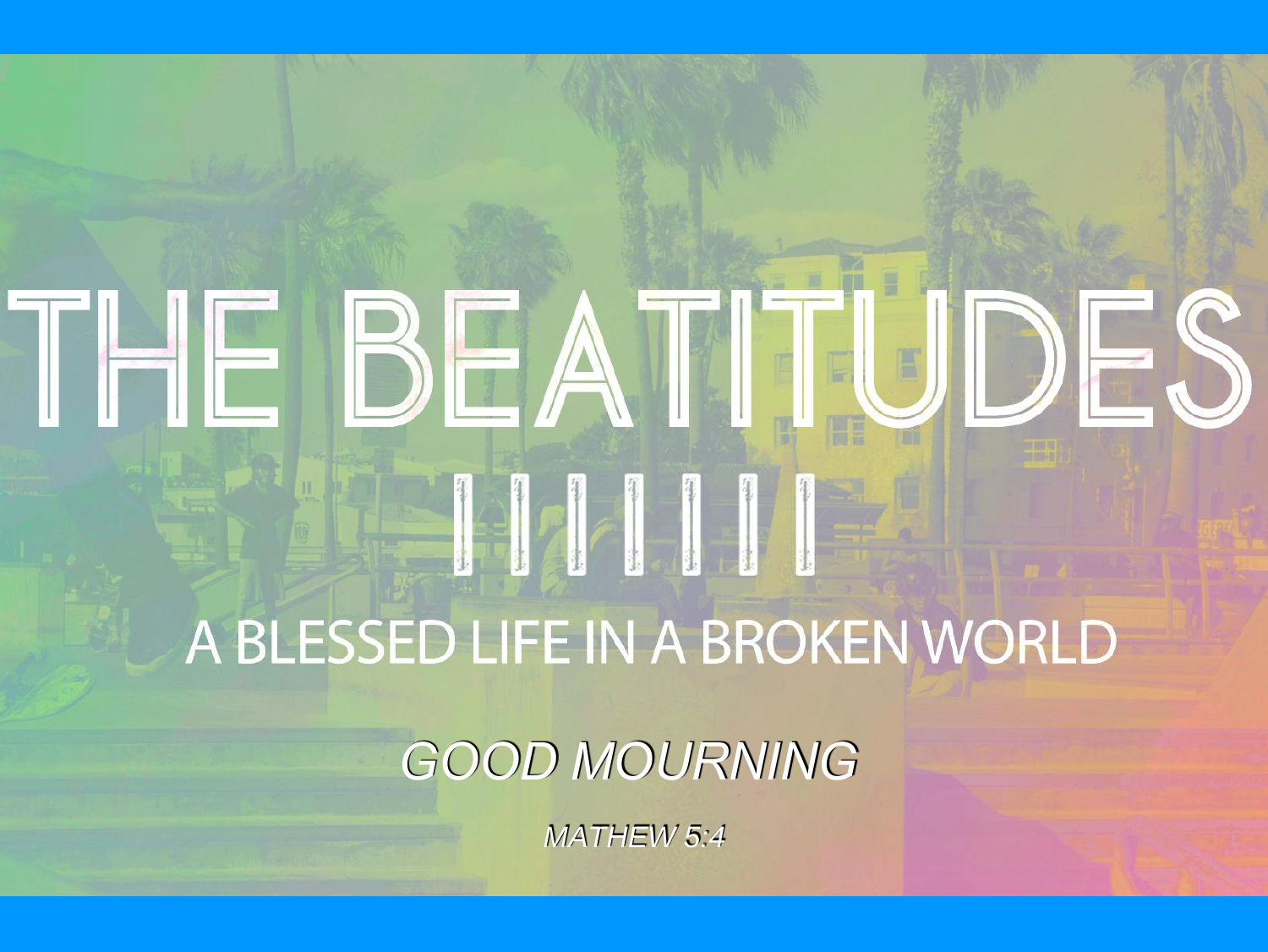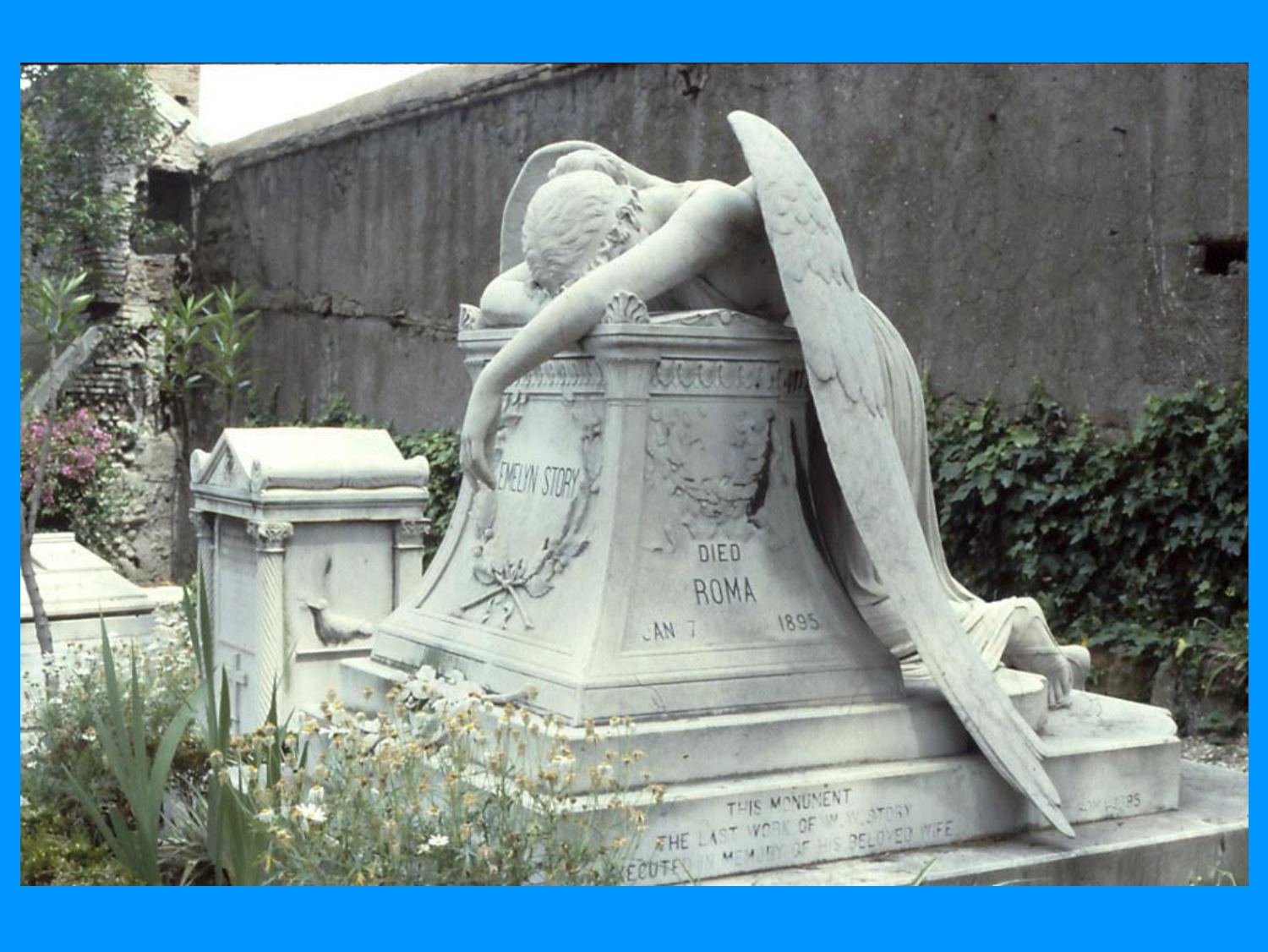## **Mathew 5:3-12 NIV**

**3 "Blessed are the poor in spirit, for theirs is the kingdom of heaven. 4 Blessed are those who mourn, for they will be comforted. 5 Blessed are the meek, for they will inherit the earth. 6 Blessed are those who hunger and thirst for righteousness, for they will be filled. 7 Blessed are the merciful, for they will be shown mercy. 8 Blessed are the pure in heart, for they will see God.**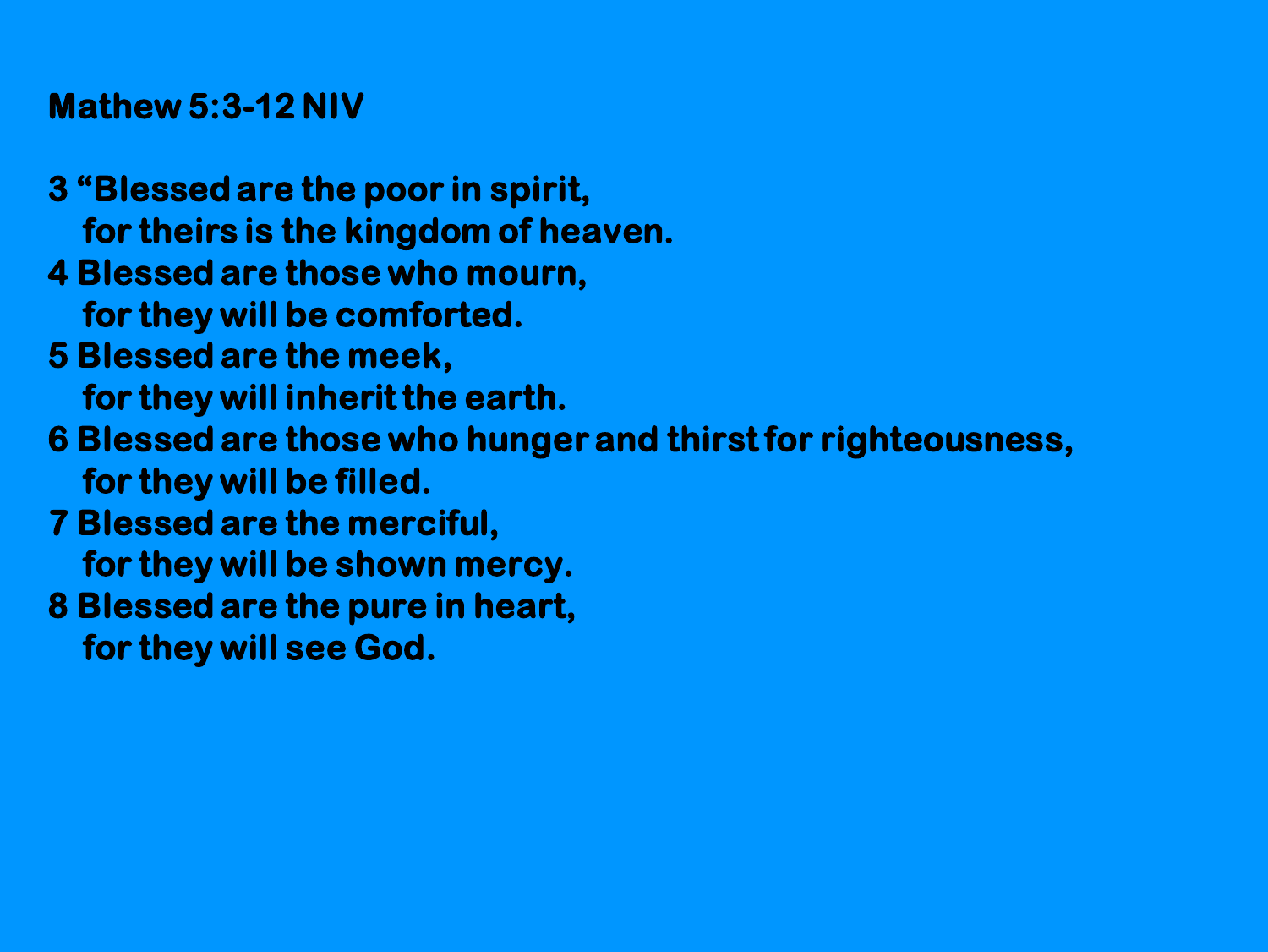**9 Blessed are the peacemakers,**

**for they will be called children of God.**

**10 Blessed are those who are persecuted because of righteousness,**

**for theirs is the kingdom of heaven.**

**11 "Blessed are you when people insult you, persecute you and falsely say all kinds of evil against you because of me. 12 Rejoice and be glad, because great is your reward in heaven, for in the same way they persecuted the prophets who were before you.**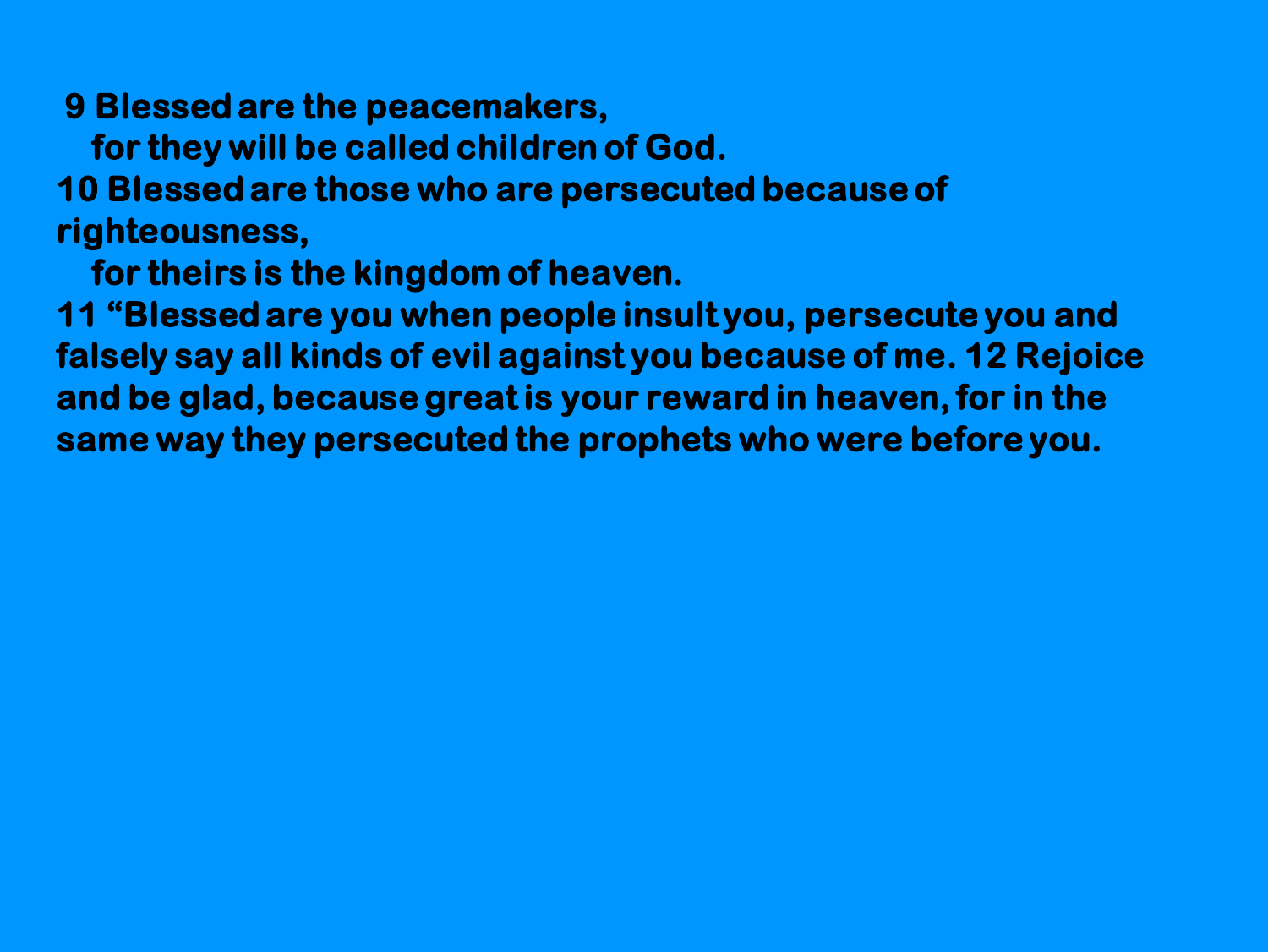**Megan O'Rourke; why is it hard for Americans to mourn/grieve?**

**1- There is an ever present-ness to grieving and we grow impatient with mourning.**

**2- Mourning places a burden of care on those around us and we don't value caring for others.**

**3- Losing someone highlights that you really can't save anyone, clashing with what culture tells us.**

**4- Language for pain and suffering fails us.**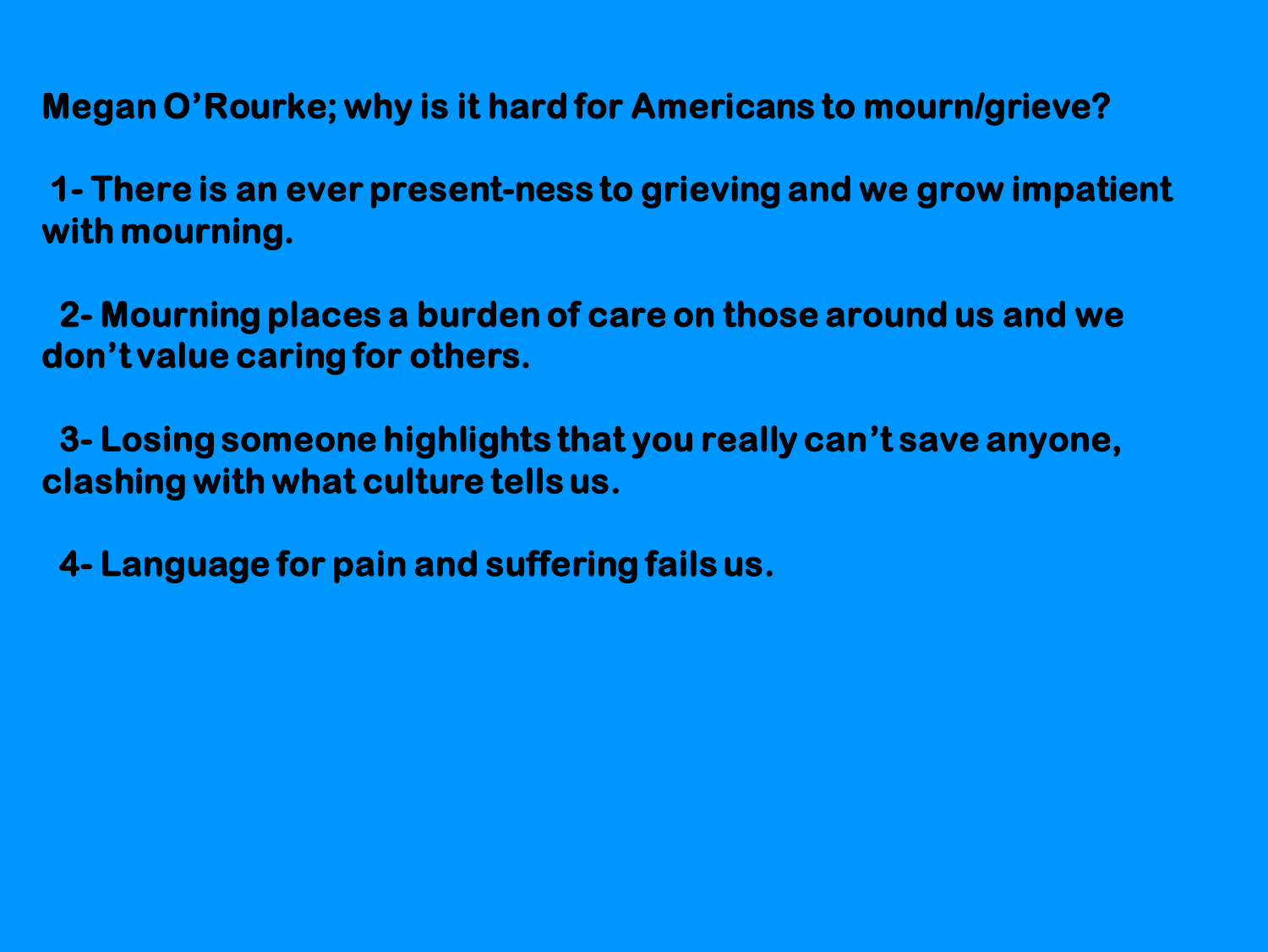**Something communal here:**

- **There's an idea of being connected with and willing to enter into the mourning of those around us.**
- **Part of the blessings of Jesus come to us as we mourn with others**
- **We are God's hands and feet in bringing some comfort to them**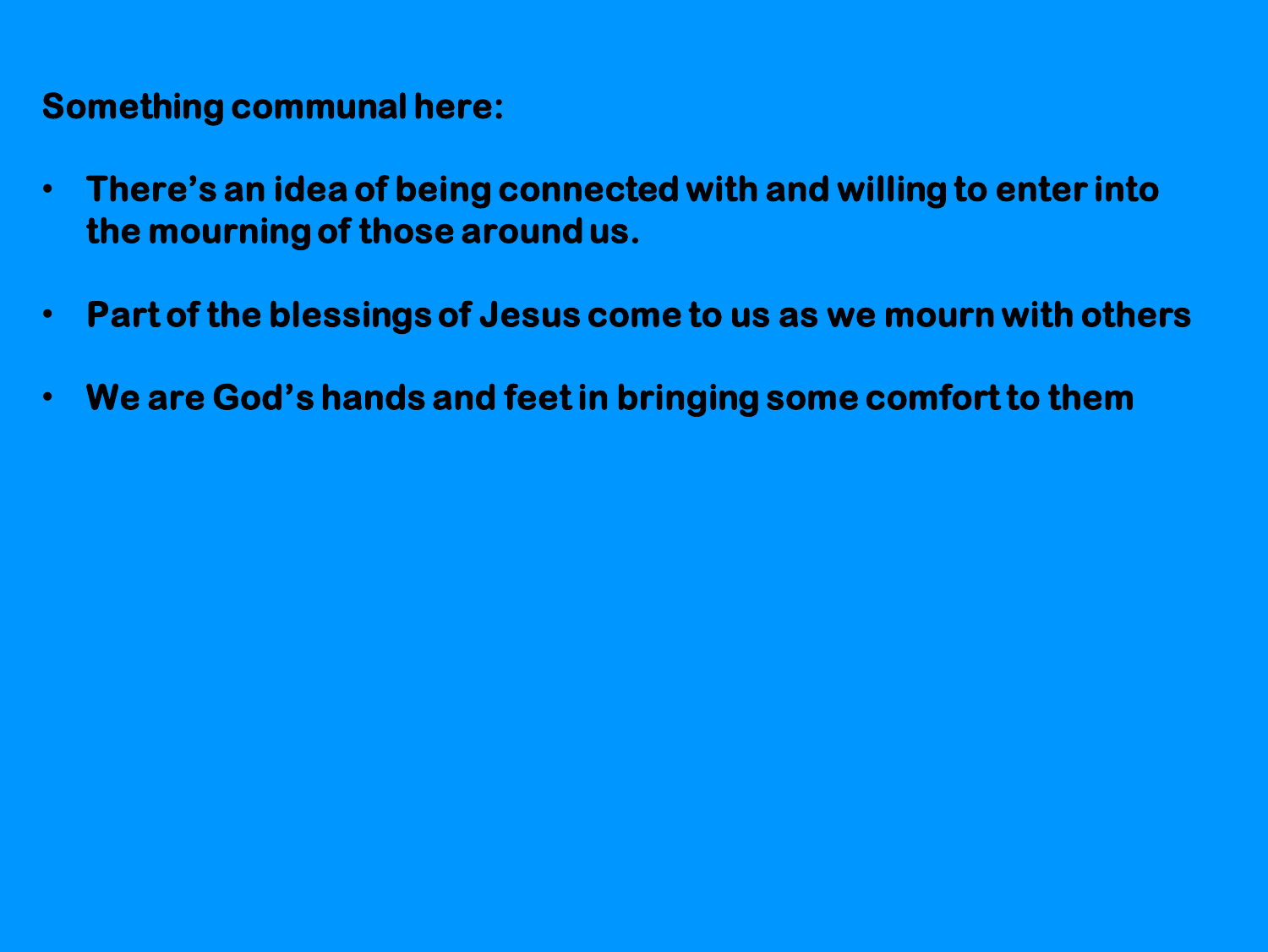- **Is Jesus talking about mourning losses of life or mourning sin-YES.**
- **Some of this is attached to our innate sense of sadness and sinfulness in this world; the losses we experience because of that.**
- **Like Adam and Eve, we watch the death that comes to everyday experiences and then finally go through death ourselves.**
- **We mourn because of sin.**
- **Original sin; family sins; world's sins; my sin.**
- **If we aren't careful, we can be stubborn to not receive the comfort of Jesus- become defined by our pain/loss.**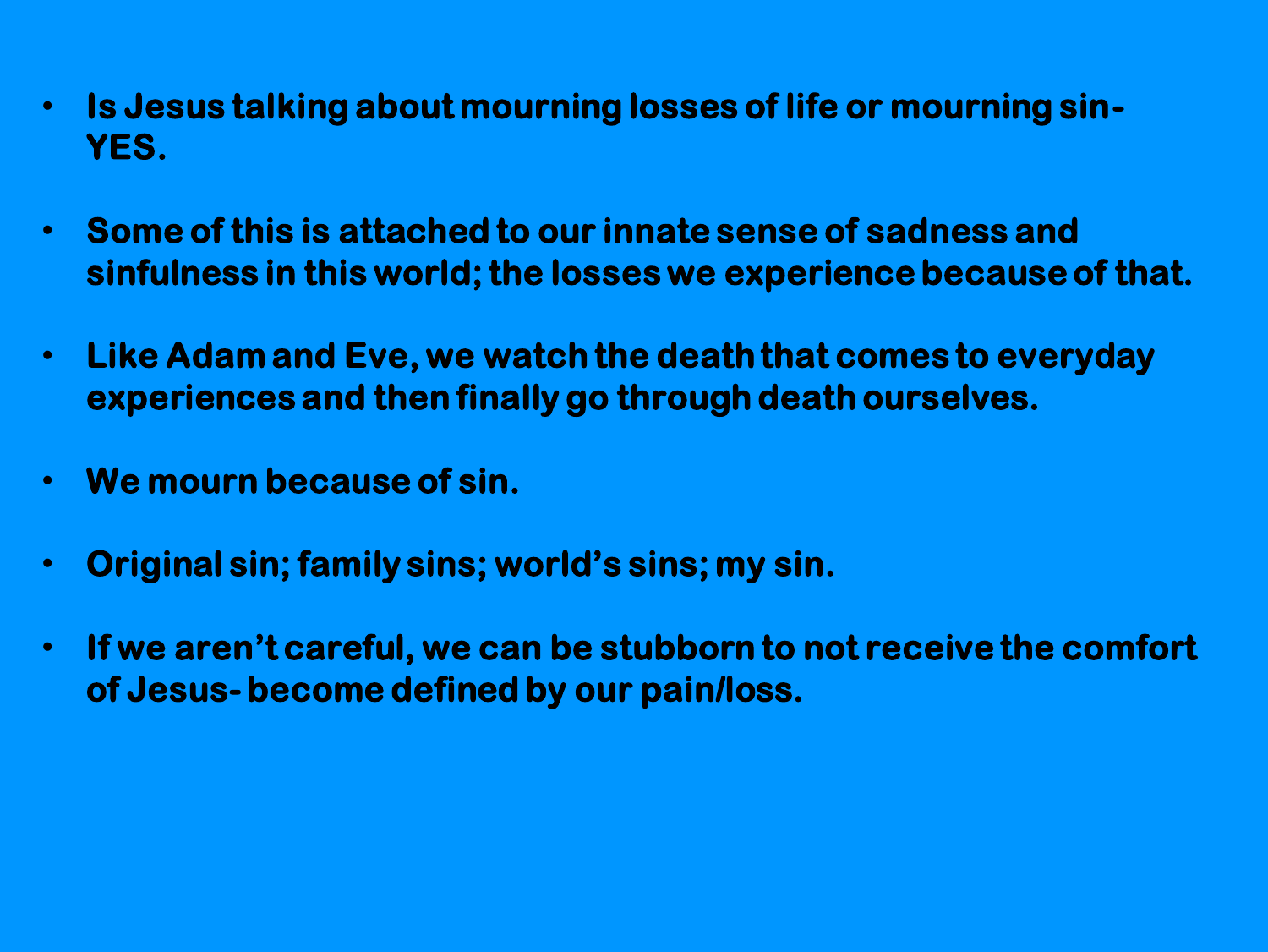- **Is Jesus offering some kind of remedy for mourning?**
- **"Blessed are those who continually mourn" .**
- **There is some aspect of Christian mourning that says everything we have lost will be replaced.**
- **But this seems to indicate that mourning results in something NEW in us.**
- **What could be better than getting back all we have lost?**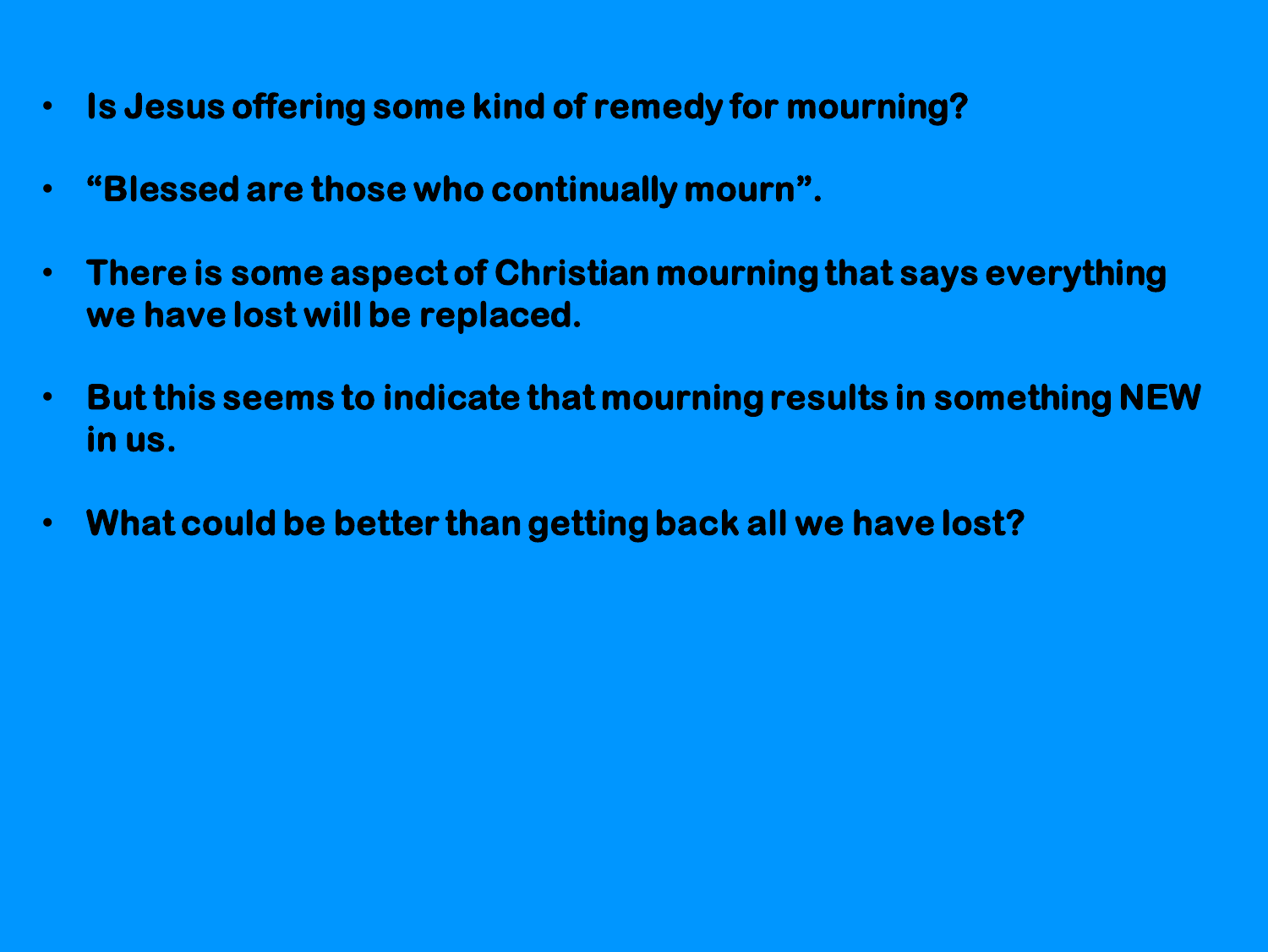## **What is this comfort?**

**1- An enlarged capacity for my soul to cry out and be filled by the Holy Spirit.**

**2- A maturity in my heart to know that sorrow and joy can coexist Jesus was a "man of sorrows" AND promised his followers that his "joy may be in your and your joy may be full"**

**3- That our happiness and joy is in God.**

**4- There's a unique communion with God that we enjoy when we mourn.**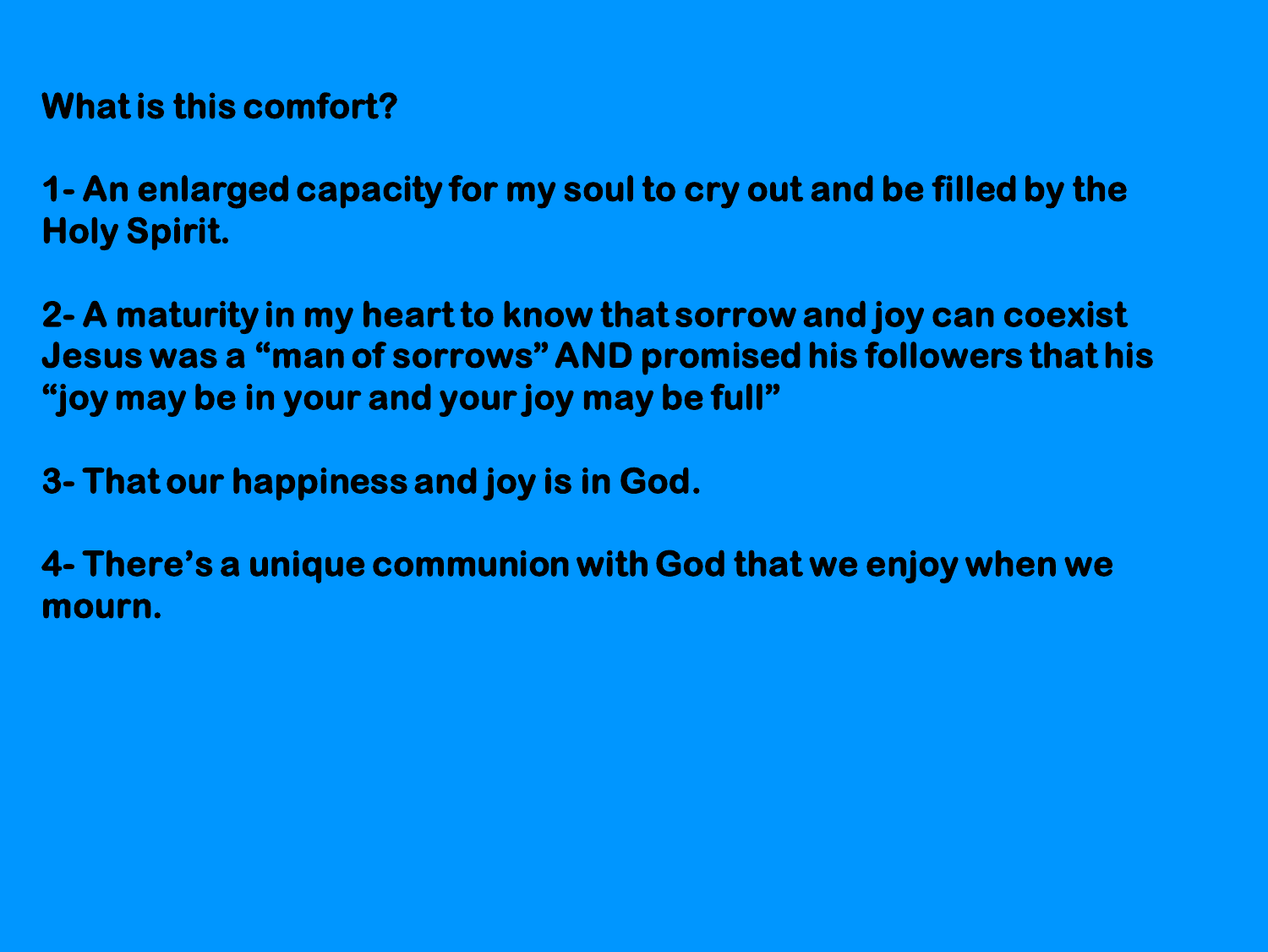- **This comfort is ONLY for believers in Christ.**
- **This comfort was purchased by Jesus' work on the cross and that is where we receive our comfort.**
- **We often spend our entire lives trying to avoid circumstances that bring us sorrow.**
- **The call to follow Jesus is the call to grown into our mourning.**
- **To walk in the pain of this world with a joy that cannot be taken from us.**